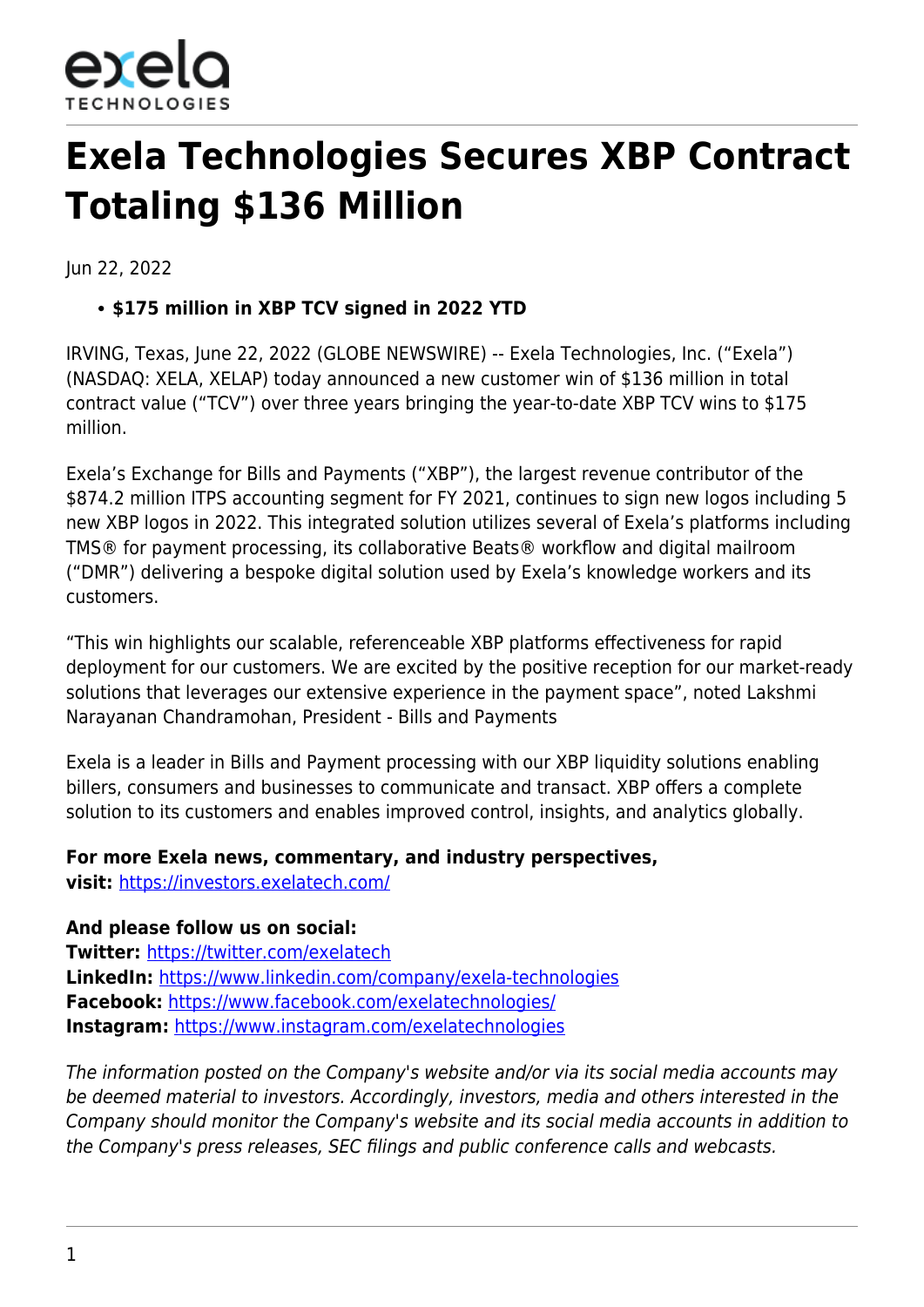

#### About Exela Technologies

Exela Technologies is a business process automation (BPA) leader, leveraging a global footprint and proprietary technology to provide digital transformation solutions enhancing quality, productivity, and end-user experience. With decades of experience operating mission-critical processes, Exela serves a growing roster of more than 4,000 customers throughout 50 countries, including 60% of the Fortune® 100. Utilizing foundational technologies spanning information management, workflow automation, and integrated communications, Exela's software and services include multi-industry, departmental solution suites addressing finance and accounting, human capital management, and legal management, as well as industry-specific solutions for banking, healthcare, insurance, and the public sector. Through cloud-enabled platforms, built on a configurable stack of automation modules, and approximately 17,000 employees operating in 23 countries, Exela rapidly deploys integrated technology and operations as an end-to-end digital journey partner.

### Forward-Looking Statements

Certain statements included in this press release are not historical facts but are forwardlooking statements for purposes of the safe harbor provisions under The Private Securities Litigation Reform Act of 1995. Forward-looking statements generally are accompanied by words such as "may", "should", "would", "plan", "intend", "anticipate", "believe", "estimate", "predict", "potential", "seem", "seek", "continue", "future", "will", "expect", "outlook" or other similar words, phrases or expressions. These forward-looking statements include statements regarding our industry, future events, estimated or anticipated future results and benefits, future opportunities for Exela, and other statements that are not historical facts. These statements are based on the current expectations of Exela management and are not predictions of actual performance. These statements are subject to a number of risks and uncertainties, including without limitation those discussed under the heading "Risk Factors" in Exela's Annual Report and other securities filings. In addition, forward-looking statements provide Exela's expectations, plans or forecasts of future events and views as of the date of this communication. Exela anticipates that subsequent events and developments will cause Exela's assessments to change. These forward-looking statements should not be relied upon as representing Exela's assessments as of any date subsequent to the date of this press release.

Investor and/or Media Contacts: Vincent Kondaveeti E: [vincent.kondaveeti@exelatech.com](https://www.globenewswire.com/Tracker?data=2up9-mX9GfuuGURc-Qh2aEtpK3UXImgLa7QlLEFKjCvH0Bf-jtYeRQT2jSkWVK2I7jJuVUekXZkTydLRi4zJ5PLmUMKQ5-Id9Alg6HaeNQjnAnGqgGky7j4ok65pWzCU)

Mary Beth Benjamin E: [IR@exelatech.com](https://www.globenewswire.com/Tracker?data=poVq_rpvZDUETZz9sTIpjTRuK7vlxsHL28AarElYN6a5RYl6UiEIw_4gBWU7Z2MmZd5-bpjnt5PIkhRG7xU8Yg==)